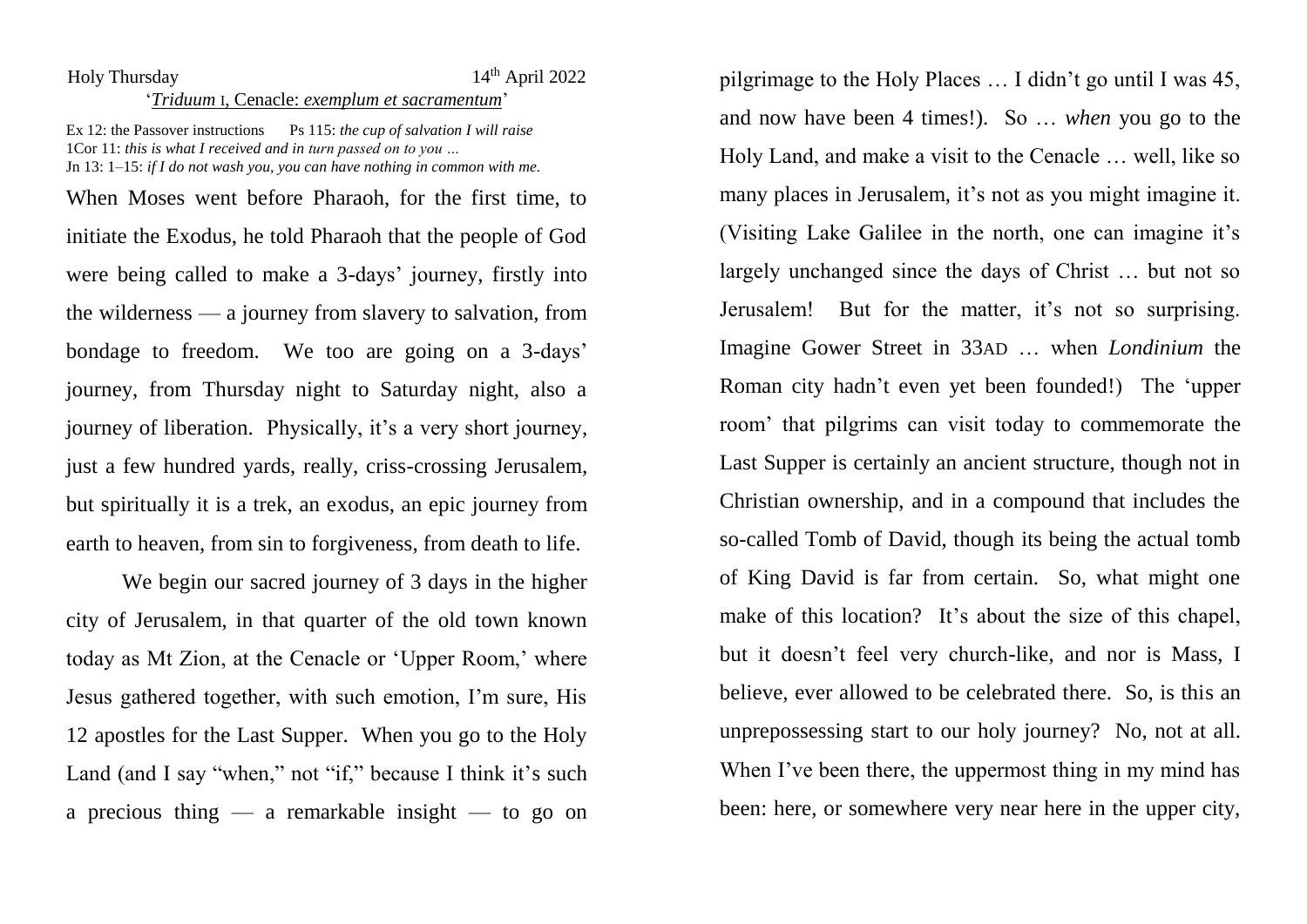Jesus held that sacred gathering of His Church. (Recall anyway, those words of Jesus when conversing with the Samaritan woman at the well: the Jews were convinced one had to worship at the Temple in Jerusalem; the Samaritans held to their temple atop Mt Gerizim … but Jesus said, the days were coming when true worship would be "in spirit and in truth" … neither on Mt Gerizim, nor on My Zion.) When we go to the Cenacle to honour the Lord's Last Supper, we do so precisely for a rite that originates there, teaching that starts off from there, but goes *from* there … to the ends of the world. The rites, the sanctification, the commissioning, that take place at the Last Supper whether in that modern-day Cenacle or in another nearby location — are given by Jesus to go elsewhere, *away* from that upper room, and into all the world. We are not trapped there: Jesus's Gospel, example, and Sacrament, are not fixated on that place, wheresoever it precisely was.

Spiritually, though, we most certainly gather in close proximity to Jesus in the Cenacle tonight, for these most holy actions which express so much of His Gospel: the

*love of neighbour* in humble service, summed up in the washing of the feet; the commissioning of the apostles as the priests of the New Covenant (the sacrament of Holy Orders); and the institution of the Holy Eucharist, the first Mass, the re-imagined and elevated Passover, the new and highest-possible expression of our *love of God*. How intertwined these all are at that divine assembly. No wonder Jesus says, "I have longed with great longing to eat this Passover with you"; it begins the 3-days' climax of so much of what His three years' ministry had been about. And therefore what we hear of and celebrate this evening has to become fully embedded into our lives; these are not options or just pious suggestions — the *example* that Jesus gives ("serve one another as I have served you"), and the *Sacrament* that He gives (through priesthood and Eucharist) offering Himself to us in the Mass throughout the ages, as He offered Himself on the Cross, are both to be central to our lives. "*Love God*" and "*love neighbour*" are two sides of the same coin, as we know from the response Jesus gave when asked about the greatest commandment of